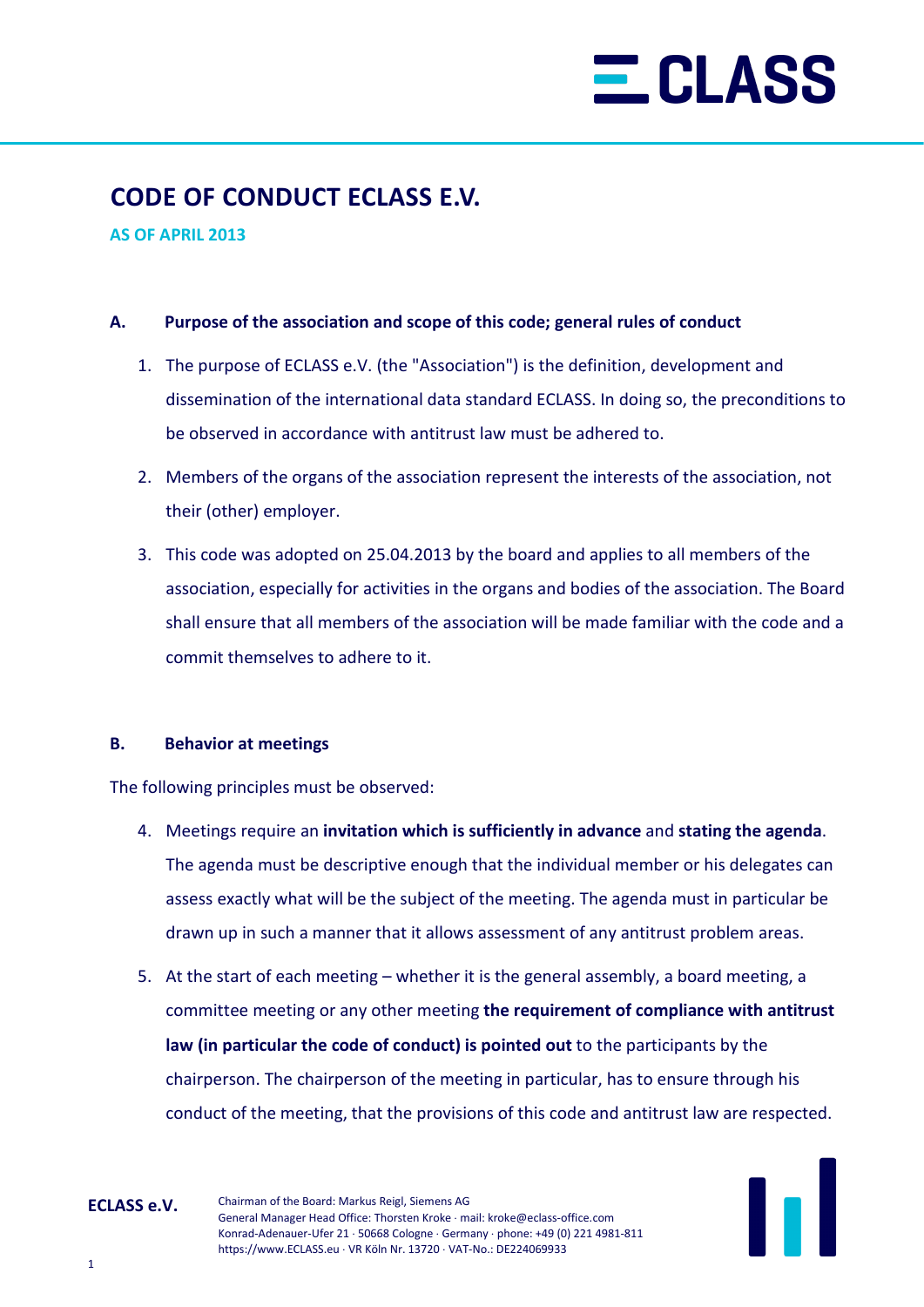# $\equiv$  CLASS

The responsibility of each participant of the meeting, however, shall remain unaffected by this.

- 6. At **board and committee meetings**, a **member of an organ of the association** should be present. Should this, in exceptional cases, not be possible (in particular due to the high number of board meetings), at least the chairman of the board or committee concerned, or in his absence his deputy, should be present. The provisions of the above clause 5 sentences 1 and 2 shall apply mutatis mutandis.
- **7.** A **record** with **participants list** shall be kept on the meetings. The respective chairperson must ensure this. After the meeting the **record** has to be sent in a timely manner to all participants and also to invited members. Or it has to be provided online. And, if it is not just a sub-committee, to all members as well. The adoption of the meeting minutes is in accordance with the statutory rules of procedure of the committee.

### **C. Rules of conduct with regard to antitrust directives**

Members of the association may be competitors in several areas. Violations of the antitrust laws can have serious consequences for all involved and their companies/organizations.

Therefore, the members and their delegates will, when working in the association, its organs, bodies and committees, but also in the representation of the association to the outside, respect the following rules:

8. Members and their delegates will **make no competitive information accessible** to other members/their delegates **in any manner**, or exchange information on or collect or capture for these purposes, which cannot be easily obtained from publicly available sources. These include in particular information on pricing/price elements, margins, planned price increases, customers, sales territories, distribution channels and strategies, market shares, turn-overs, revenue forecasts, development plans, new products. This does not affect the possibility to make available proprietary competitive information to another member, who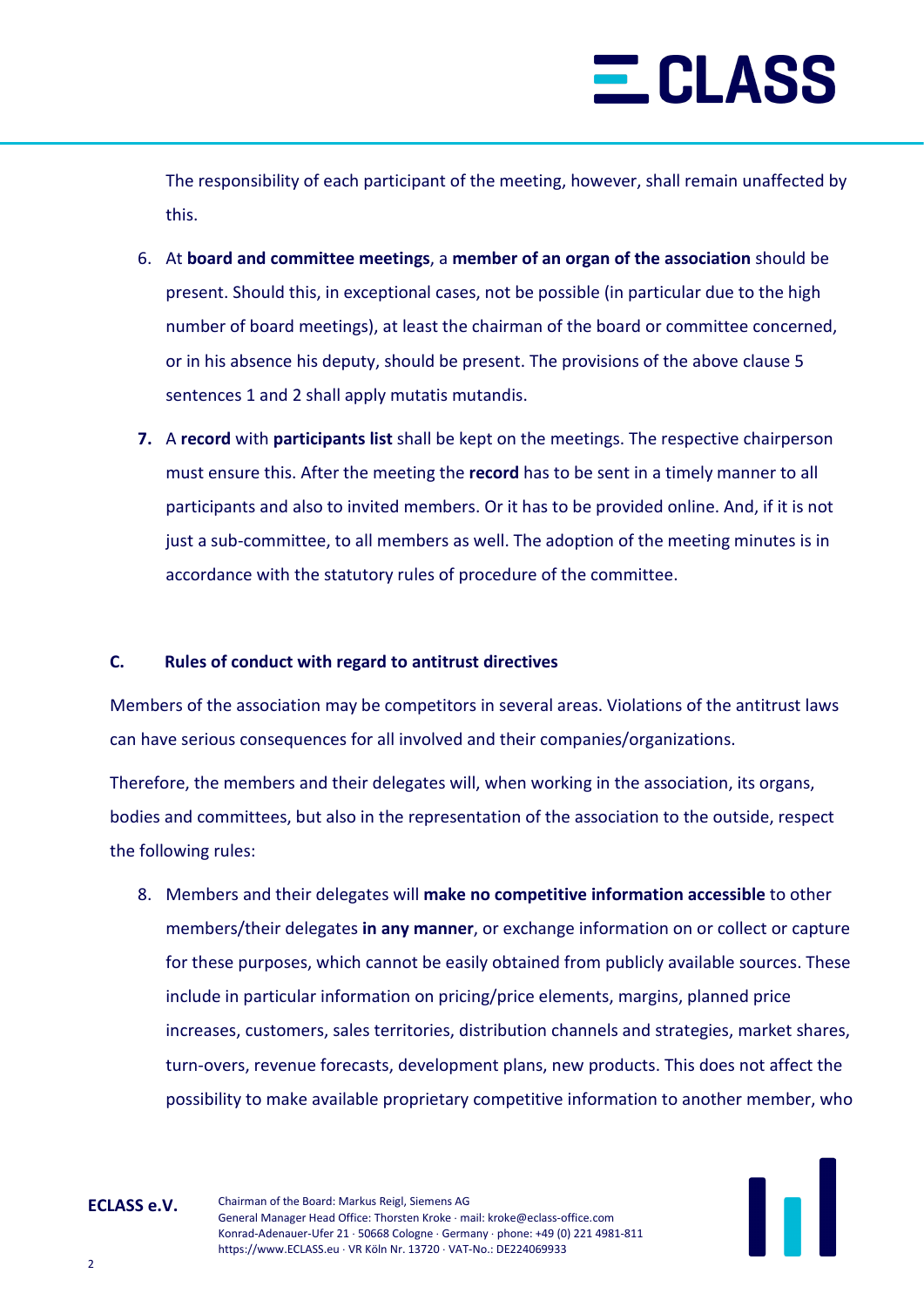# $\equiv$  CLASS

is not a competitor (with the imposition of an obligation of confidentiality), outside of the activities in the association.

- 9. Regardless of whether such information is public knowledge or not, the members/delegates will make especially no agreements, in whatever form about the **topics mentioned in clause 8**.
- 10. Should a member or his representative deem an information exchange or agreement on any of the topics mentioned/captured in Clauses 8 or 9 within the cooperation in the association necessary in exceptional cases, he will previously clarify the antitrust legality with his own in-house or outside attorney and only with his written confirmation that the intended behavior is antitrust safe, will submit his request, with reference to the aforementioned antitrust check, to the board of the association.
- 11. When making concrete the obligations mentioned in clause 8 members of the office and, - as far as present - a manager or members of organs of the association will not make available to members information about other members (including information relating to the company run by another member) or their emissaries or gather such information, unless the information is available from open sources.
- 12. Special requirements for standardization projects: Where in the association a normalization or standardization should take place or the association wants to significantly participate in such an undertaking, members will previously determine the antitrust conditions applicable to this specific situation (for the "safe harbor" is usually required: A limitation to that which is required for the realization of the compatibility/interoperability/security; an open, transparent and non-discriminatory procedure, accessibility of the results of the standard (the specification and corresponding patent laws) under reasonable and non-discriminatory terms for all parties with a legitimate interest, and not only members.